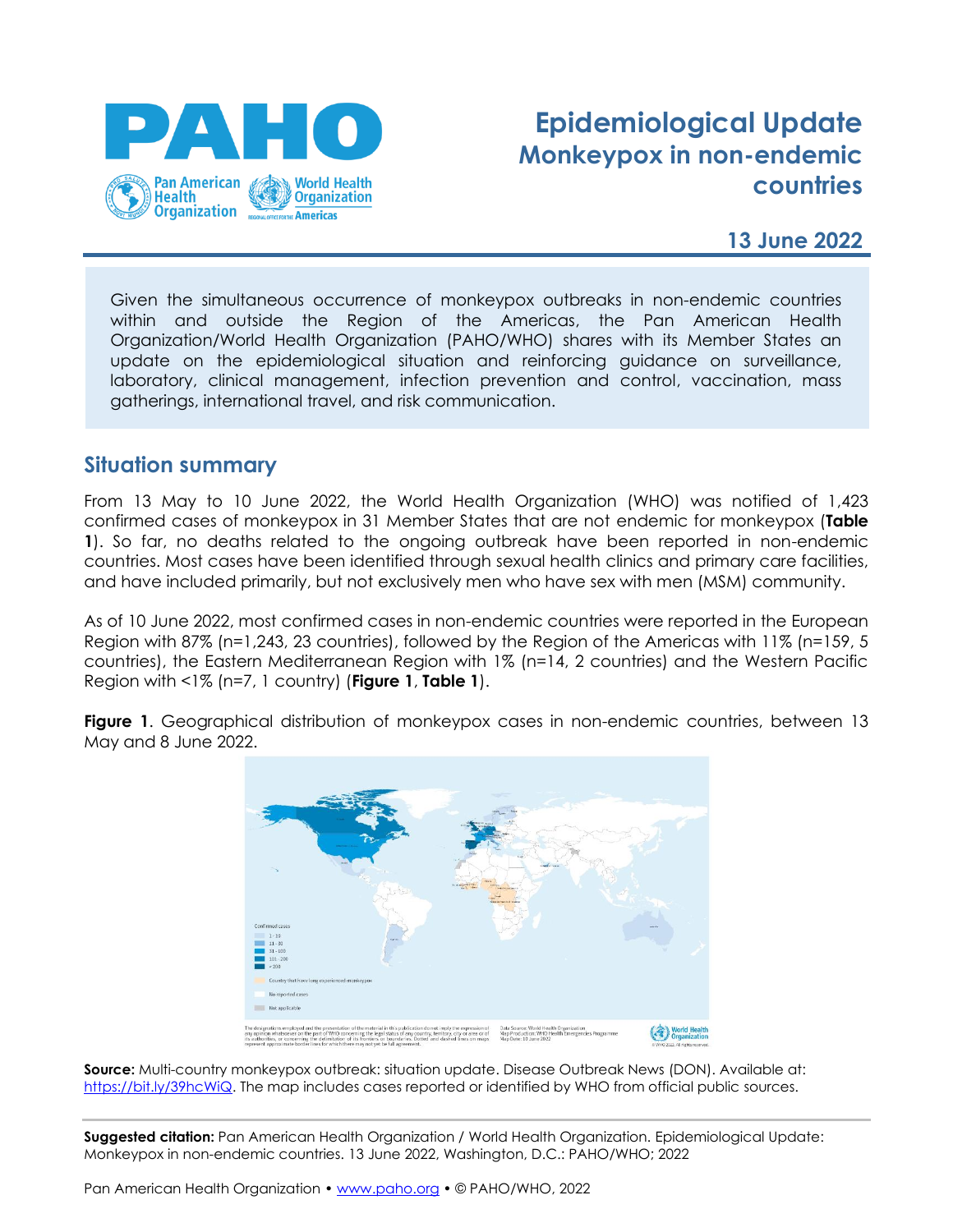In all samples in which sequencing was performed and the monkeypox virus (MPXV) **was identified, the West African clade<sup>1</sup> was particularly identified. Most confirmed cases with a history of travel reported travel to countries in Europe or North America, rather than West or Central Africa, where monkeypox is endemic. Confirmation of monkeypox in persons who have not traveled to an endemic area is unusual and the occurrence of a case in a non-endemic country is considered an outbreak.**

This is the first recorded occurrence of simultaneous monkeypox outbreaks in non-endemic countries, suggesting that there may have been undetected transmission for an unknown period, followed by recent amplifying events.

To date, the clinical presentation of confirmed cases has been varied. Many cases in this outbreak do not present the classic clinical presentation of monkeypox. These atypical clinical findings, different from the classic presentation of monkeypox, are the presence of skin lesions in the genital or perineal/perianal area, without subsequent dissemination, in a small number, and which may precede the general symptoms (fever, malaise, mylagia, etc.), as well as proctitis. Frequently, adenopathies are found. Lesions around the mouth and on the oral mucosa, similar to the classic presentation of monkeypox, have also been described.

#### **In this outbreak, some documented cases have presented pustules and lesions at different stages of development, which is atypical compared to the known clinical presentation of monkeypox.**

Most patients have received home care; very few cases have required hospitalization due to complications or severe clinical manifestations, and some cases were hospitalized for monitoring and isolation purposes. Reasons for hospitalization included symptomatic pain management and treatment of secondary infections.

In addition to cases reported in non-endemic countries, the World Health Organization continues to receive updates on monkeypox outbreaks in endemic countries<sup>2</sup> in the Region of Africa through established surveillance mechanisms (Integrated Disease Surveillance and Response). From January through 8 June 2022, a total of 1,536 suspected

| <b>Table 1.</b> Monkeypox cases in non-endemic countries, 13 May to |  |
|---------------------------------------------------------------------|--|
| 10 June 2022.                                                       |  |

| Región      | Country                         | <b>Confirmed Probable</b> |                |
|-------------|---------------------------------|---------------------------|----------------|
|             | Argentina                       | $\overline{2}$            |                |
|             | <b>Brazil</b>                   | 1                         |                |
| <b>AMRO</b> | Canada                          | 110                       |                |
|             | Mexico                          | $\mathbf{1}$              |                |
|             | <b>United States of America</b> | 45                        |                |
| <b>EMRO</b> | Morocco                         | $\mathbf{1}$              |                |
|             | <b>United Arab Emirates</b>     | 13                        |                |
|             | Austria                         | 1                         |                |
|             | Belgium                         | 24                        | $\mathbf{1}$   |
|             | Czechia                         | 6                         |                |
|             | Denmark                         | 3                         |                |
|             | Finland                         | $\overline{2}$            |                |
|             | France                          | 91                        |                |
|             | Germany                         | 165                       |                |
|             | Greece                          |                           | $\mathbf{1}$   |
|             | Hungary                         | $\overline{2}$            |                |
|             | Iceland                         |                           | $\overline{2}$ |
|             | Ireland                         | 9                         |                |
| <b>EURO</b> | Israel                          | $\overline{4}$            |                |
|             | Italy                           | 20                        |                |
|             | Latvia                          | $\overline{\phantom{a}}$  |                |
|             | Malta                           | $\mathbf{1}$              |                |
|             | Netherlands                     | 54                        |                |
|             | Norway                          | $\overline{2}$            |                |
|             | Portugal                        | 209                       |                |
|             | Slovenia                        | $\overline{6}$            |                |
|             | Spain                           | 259                       |                |
|             | Sweden                          | 6                         |                |
|             | Switzerland                     | 12                        |                |
|             | The United Kingdom              | 366                       |                |
| <b>WPRO</b> | Australia                       | 7                         | 1              |
| Total       | 31                              | 1423                      | 5              |

**Note**: AMRO: WHO Regional Office for the Americas; EMRO: WHO Regional Office for the Eastern Mediterranean; EURO: WHO Regional Office for Europe; WPRO: WHO Regional Office for the Western Pacific.

<sup>&</sup>lt;sup>1</sup> Two clades of monkeypox are recognized, one endemic in West Africa (WA) and one from the Congo Basin region (CB). The WA clade has been associated in the past with a lower overall mortality rate of <3%, whereas the CB clade appears to cause severe disease more frequently with a case fatality rate (CFR) of 1-10%. Both estimates are based on infections among generally younger populations in the setting of endemic countries in Africa.

<sup>&</sup>lt;sup>2</sup> The countries endemic for monkeypox are Cameroon, Central African Republic, Democratic Republic of Congo, Gabon, Ghana (identified only in animals), Ivory Coast, Liberia, Nigeria, Republic of Congo, and Sierra Leone. Benin and South Sudan have documented imports in the past. Countries currently reporting cases in the West African clade are Cameroon and Nigeria.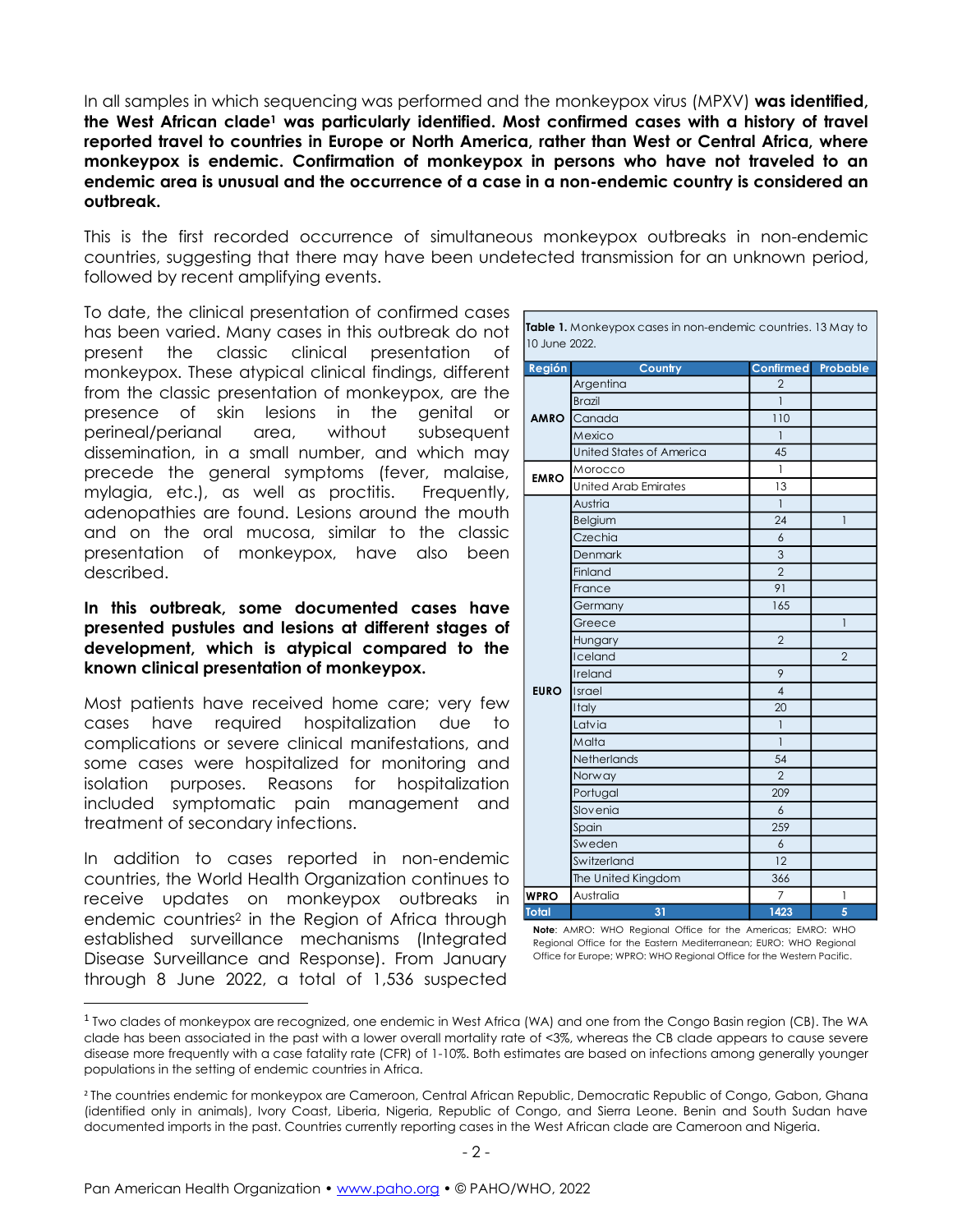cases, including 72 deaths, were reported in eight endemic countries. During the same period, 59 confirmed cases were reported in six of the above endemic countries.

The outbreak of monkeypox is ongoing and more cases are expected to be identified as surveillance and laboratory capacity is implemented in non-endemic countries.

## **Guidance for national authorities**

Given the simultaneous occurrence of monkeypox outbreaks in non-endemic countries within and outside the Region of the Americas, the Pan American Health Organization/World Health Organization (PAHO/WHO) reinforcing guidance on surveillance, laboratory testing and diagnosis, case investigation and contact tracing, clinical management, infection prevention and control, vaccination and immunization, mass gatherings, international travel, and risk communication3. These guidelines will be updated according to the findings of ongoing research.

### **Surveillance**

PAHO/WHO encourages Member States to collaborate with the ongoing investigation and therefore recommends that they use the **monkeypox case notification form to report cases that meet the definitions of probable or confirmed cases**. This will allow for the collection of the minimum sufficient information for clinical and epidemiological characterization of cases and thus contribute to the ongoing investigation at the global level.

The list of minimum variables for the notification of monkeypox cases is published and available on the WHO website, available at: <https://bit.ly/3ttUp9K>

Additional surveillance guidance was shared in the Epidemiological Alert on monkeypox in nonendemic countries, published on 20 May 2022, are still in effect. Available at:<https://bit.ly/3H5NrNL>

### **Laboratory testing and diagnosis**

On 25 May 2022, PAHO/WHO shared with its Member States **interim guidelines on laboratory testing for monkeypox virus**, based on the World Health Organization guidelines published on 23 May 2022, to interim guidance to National Reference Laboratories on detection of monkeypox virus. Interim guidelines are available at:<https://bit.ly/3mHzs7k>

PAHO/WHO informs Member States that an increasing number of commercial PCR kits are available on the market, some specific for the detection of monkeypox virus, some for the detection of the genus *Orthopoxvirus*. Almost all are considered for research use only and none are independently validated. Several primer and probe sets are mentioned in the scientific literature for setting up in-house PCR protocols.

### **Clinical management and infection prevention control**

WHO has developed interim rapid response guidance for clinical management and prevention and control of monkeypox infections for health facilities and the community, the publication is available at: [https://bit.ly/39i91SX.](https://bit.ly/39i91SX) Most cases can be managed on an outpatient basis with symptomatic treatment and appropriate infection prevention and control measures. Hospitalization is performed according to clinical criteria or to ensure care during patient isolation.

<sup>&</sup>lt;sup>3</sup> WHO Disease outbreak news (DON). Multi-country monkeypox outbreak: situation update. Available at: <https://bit.ly/3986drq>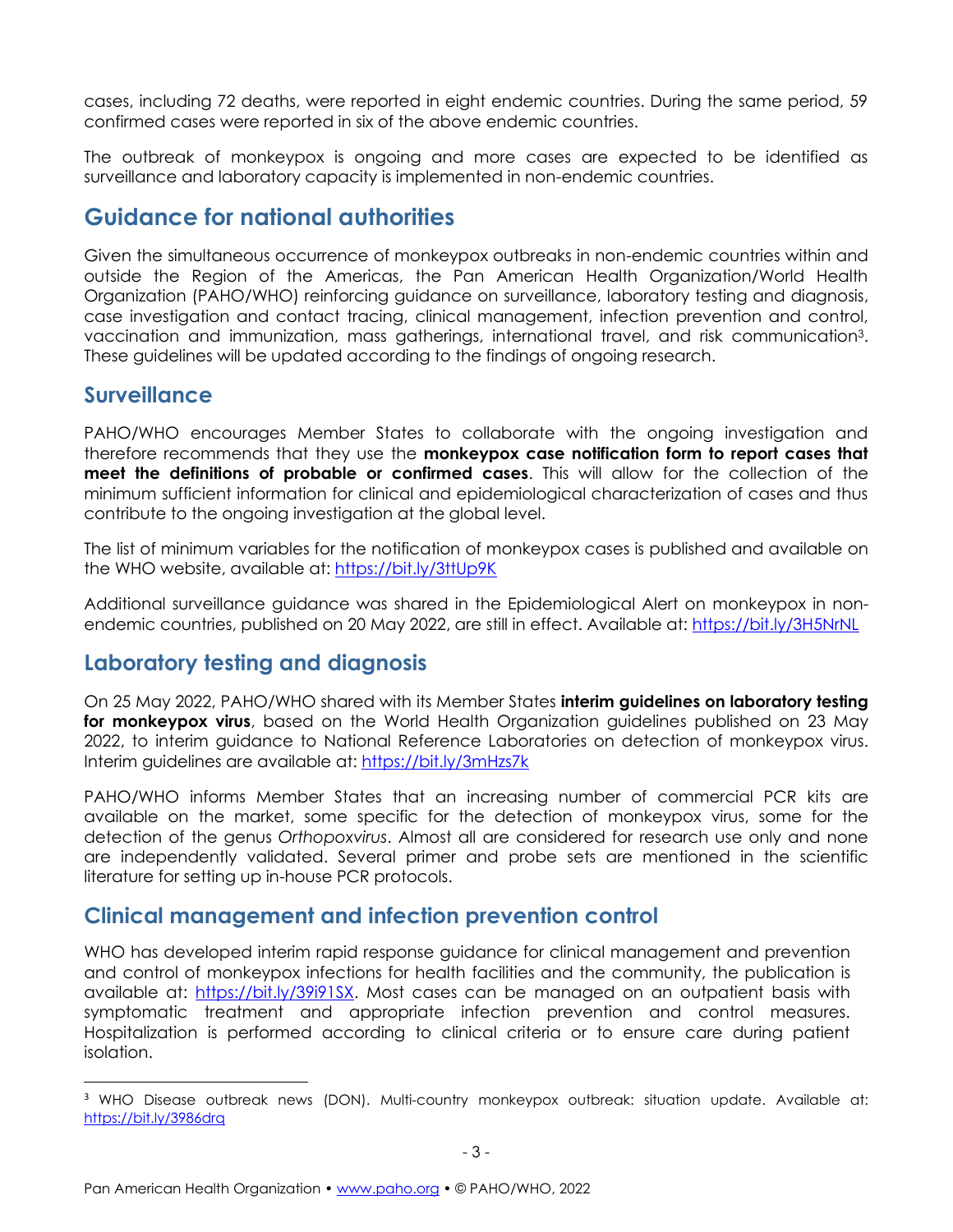Given the limited evidence on the use of antivirals in monkeypox, PAHO/WHO recommends Member States that in the event they decide to use this medication, it should be performed in randomized clinical trials with standardized collection of clinical data and outcomes to rapidly generate evidence on efficacy and safety.

The implementation of appropriate infection prevention and control (IPC) measures is essential to mitigate and control the transmission of monkeypox in community and health care settings; this includes the application of a hierarchy of controls (administrative, environmental, and engineering controls) and the use of personal protective equipment (PPE) to reduce the risk of exposure to monkeypox in health care settings. Healthcare workers should apply standard precautions regularly, including performing a risk assessment for each patient interaction, respiratory hygiene and cough etiquette, patient positioning, PPE, aseptic technique, safe injections and sharps injury prevention, environmental cleaning and disinfection, proper management of linen and bedding, decontamination and reprocessing of reusable patient care items and equipment, and waste management. **WHO recommends that contact and droplet IPC measures be implemented for any suspected, probable or confirmed case of monkeypox.**

#### **Considerations related to vaccination**

There is a vaccine that was developed for monkeypox (MVA-BN), also known as Imvamune, Imvanex or Jynneos, that has been approved since 2019 by some national regulatory authorities, which is not yet widely available. WHO is coordinating with the manufacturer to improve access to this vaccine.

**PAHO/WHO reminds Member States that mass vaccination against monkeypox in the population is neither required nor recommended;** every effort should be made to control the person-toperson spread of monkeypox through early case detection and diagnosis, isolation, and contact tracing.

**PAHO's Technical Advisory Group on Vaccines and Immunization (TAG) on Vaccine Preventable Diseases welcomes WHO recommendations that vaccination should only be offered to close contacts of a confirmed case of monkeypox.**

**Post-exposure vaccination with locally available vaccine (should ideally be administered within four days of exposure) can be considered for high-risk close contacts4.**

**All decisions about immunization with smallpox or monkeypox vaccines should be based on a case-by-case assessment of risks and benefits** through shared clinical decision making. Implementation of vaccination should be accompanied by robust pharmacovigilance, and vaccine efficacy studies under clinical trial protocols are strongly recommended.

## **Mass gatherings and international travel**

PAHO/WHO reminds Member States that **mass gatherings (including private satellite events) could represent an environment leading to monkeypox virus transmission if they involve close, prolonged, and frequent interactions between people, which in turn could expose them to contact with injuries, body fluids, respiratory droplets, and/or contaminated materials.** Currently,

<sup>4</sup> PAHO Technical Advisory Group (TAG) on Vaccine Preventable Diseases (31 May 2022). VIII Ad Hoc Meeting of PAHO's Technical Advisory Group (TAG) On Vaccine-Preventable Diseases: Technical Briefing on the Multi-Country Monkeypox Outbreak. Available at:<https://bit.ly/3mI5Si9>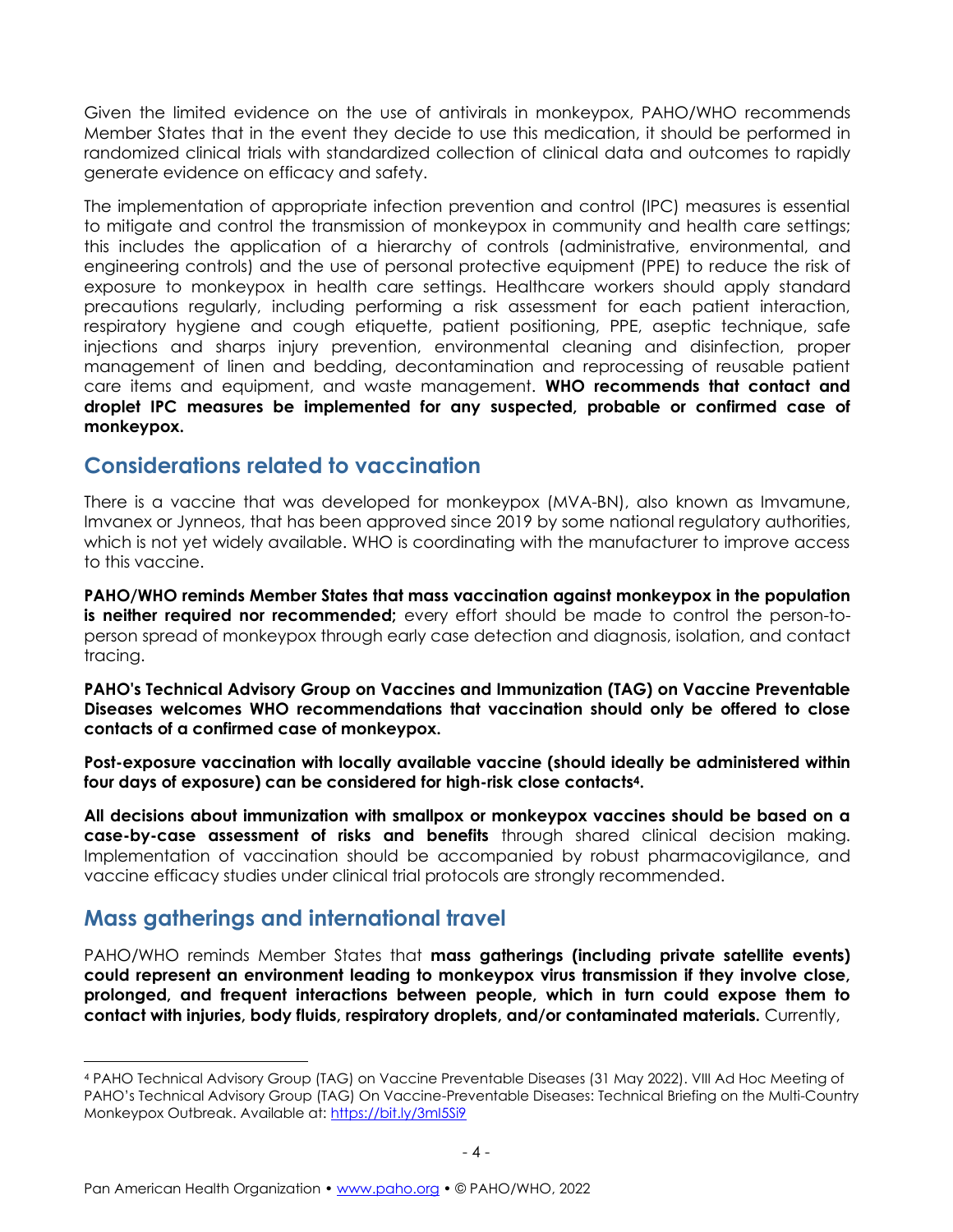postponing, or canceling meetings in areas where cases of monkeypox have been detected is not a default measure. However, the following preventive measures should be considered:

- 1) Share information on the epidemiological situation, modes of transmission and prevention measures with the organizers and attendees of the event,
- 2) maintain physical distance and regular hand washing are also effective in preventing the transmission of monkeypox virus,
- 3) the mass gatherings should have a primary health care team, which should be briefed on the initial management of persons with signs and symptoms consistent with monkeypox and the reporting of cases.

#### Based on the information available at this time, **WHO does not recommend that Member States adopt any measures related to international travel for inbound or outbound travelers.**

PAHO/WHO reminds Member States that if a traveler presents with febrile rash illness or is considered a suspected or confirmed case of monkeypox by health authorities, he/she should avoid any travel, domestic or international, until it does not constitute a public health risk. Likewise, any traveler presenting with febrile rash illness, during travel or upon return to the country of origin, should immediately notify a health worker. Persons who have been identified as contacts of suspected, probable and/or confirmed cases of monkeypox should be subject to monitoring by health authorities and should avoid any domestic or international travel until the end of their monitoring period.

PAHO/WHO urges health sector actors (health authorities at all levels, health workers, health and social sector partners, and commercial, academic, and research partners) in all Member States to respond rapidly to monkeypox outbreaks to contain local spread and spread to other countries. **Rapid and appropriate action must be taken before the virus becomes established as a human pathogen with efficient person-to-person transmission in both endemic and nonendemic settings.**

### **Risk communication**

PAHO/WHO recommends that Member States communicate the risks related to monkeypox to the population and involve at-risk and affected populations, community leaders, civil society organizations, and health workers, including those in sexual health clinics. Prevention, detection, and timely care of cases are essential to prevent further secondary cases and effectively control the current outbreak. Providing public health counseling on how the disease is transmitted, its symptoms and preventive measures, as well as developing strategies for engaging population groups that are most at risk, are critical to limiting the spread.

#### *Key messages:*

- 1) If a person develops symptoms such as rash with blisters on the face, hands, feet, eyes, mouth and/or perianal and genital areas, fever, swollen lymph nodes, anal and rectal pain, headaches, muscle aches and fatigue; they should contact the nearest health facility.
- 2) If a person is a suspected or confirmed case of monkeypox, they should be isolated, avoid direct contact with others, and abstain from sexual intercourse, including oral sex, until the scabs fall off. During this period, cases may receive supportive treatment to relieve symptoms. Anyone caring for a suspected or confirmed case of monkeypox should use appropriate personal protective measures. Persons who have had sexual contact with a suspected or confirmed case, their family members, and health care workers who have cared for them are at highest risk of exposure because of the high likelihood of direct contact.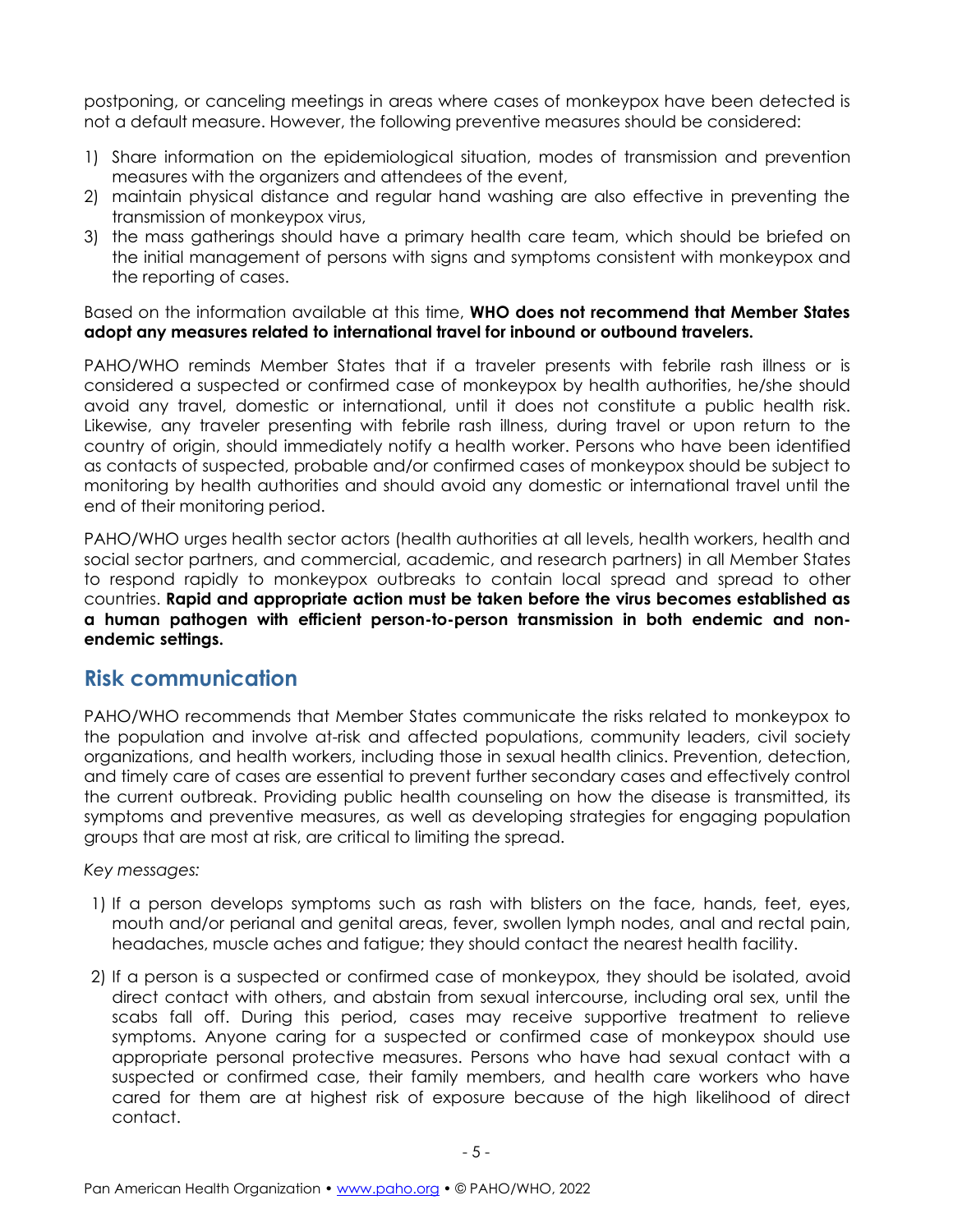- 3) Anyone who has direct contact, including but not limited to sexual contact, with an infected person can contract monkeypox. Steps for self-protection include, avoiding sexual contact with someone who has a localized anogenital rash and limiting the number of sexual partners; avoiding close contact with someone who has symptoms and signs consistent with possible monkeypox infection; keeping hands clean with soap and water or alcohol-based gels; and maintaining cough etiquette.
- 4) Travelers to or residing in countries where monkeypox is endemic should avoid contact with sick mammals such as rodents, marsupials, non-human primates (dead or alive) that may harbor monkeypox virus and should refrain from eating or manipulate wild animals (bushmeat).
- 5) Prevent the spread of rumors and misinformation about monkeypox. It is important that public health authorities systematically listen to and analyze information shared through social media to identify key questions and information gaps and develop communication strategies based on this. The public should be encouraged to obtain information only from official sources.

## **One Health**

In endemic areas, several wild mammals have been identified as susceptible to monkeypox virus. This includes various types of squirrels, Gambian rats, dormice, non-human primates, among others. Some species are asymptomatic, especially those suspected of being reservoirs (rodents). Other species, such as monkeys and great apes, show skin rashes typical of those found in humans.

So far, there is no documented evidence that traditional domestic animals or livestock can be affected by monkeypox virus. There is also no documented evidence of human-to-animal transmission of monkeypox. However, there is still a risk of animal-to-human transmission5. Appropriate measures include proper waste management to prevent transmission of the disease from infected humans to susceptible animals in the household (including pets), physical distancing between people with monkeypox and domestic pets, in pet stores, in zoos and wildlife reserves, and with peri-domestic animals, especially rodents.

<sup>5</sup> United States Centres for Disease Control and Prevention. Past U.S. Cases and Outbreaks. Available at: <https://bit.ly/3mJ7M20>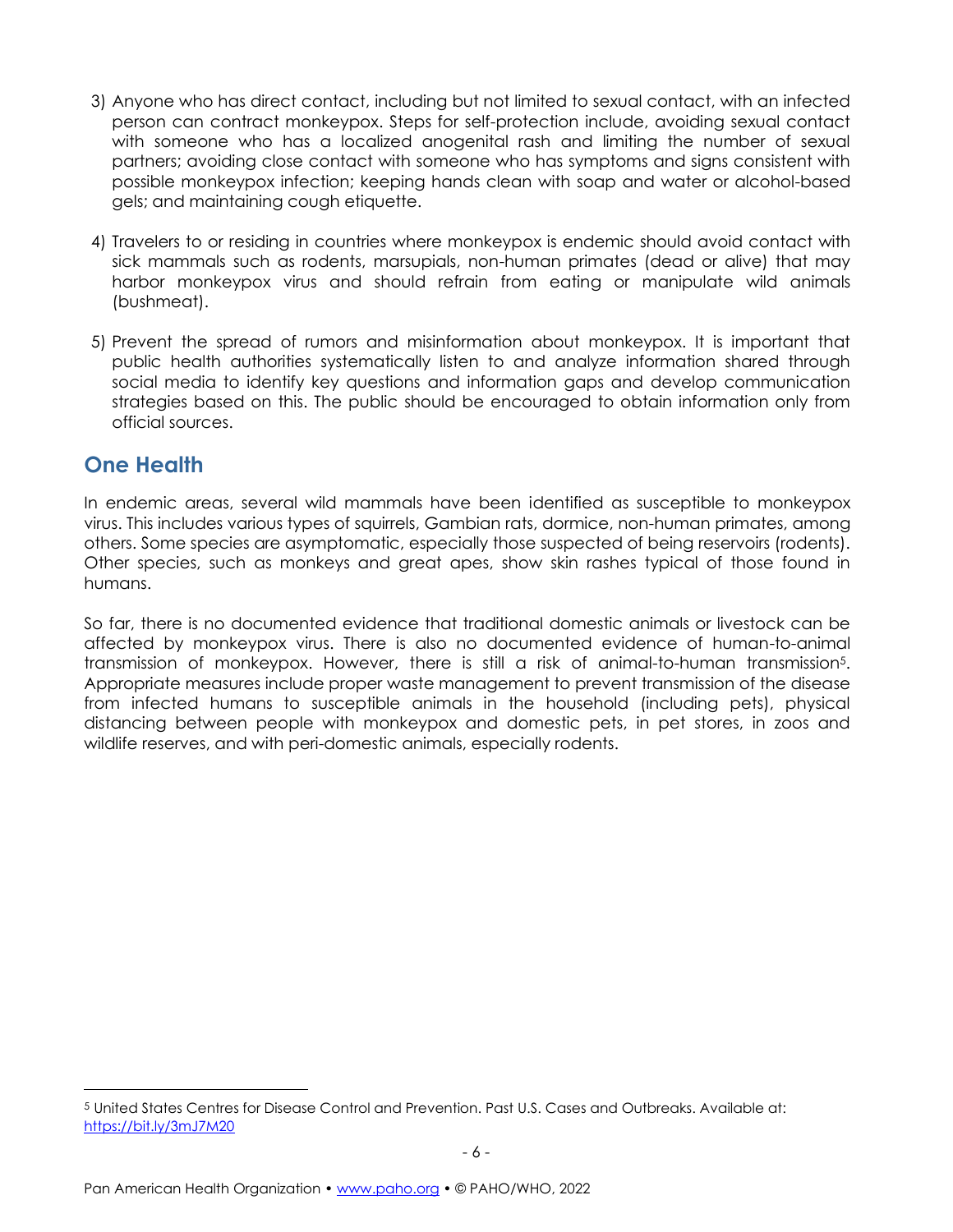Below is a list of links to guidelines, scientific reports and other resources published by PAHO/WHO and WHO.

| Surveillance, rapid response teams,<br>and case investigation                                                                                                        | <b>Clinical management</b>                                                                                                                                                            |  |  |  |
|----------------------------------------------------------------------------------------------------------------------------------------------------------------------|---------------------------------------------------------------------------------------------------------------------------------------------------------------------------------------|--|--|--|
| WHO. Monkeypox minimum dataset case<br>reporting form (CRF). 4 June 2022. Available at:<br>https://bit.ly/3xtUT21                                                    | WHO.<br>Clinical<br>management<br>infection<br>and<br>prevention and control for monkeypox: Interim<br>rapid response guidance, 10 June 2022. Available<br>at: https://bit.ly/39i91SX |  |  |  |
| WHO. Surveillance, case investigation and<br>contact tracing for Monkeypox. 22 May 2022.<br>Available at: https://bit.ly/3toy25B                                     | WHO. Update 77 - Monkeypox outbreak, update<br>and advice for health workers. 30 May 2022.<br>Available at: https://bit.ly/3xtXglr                                                    |  |  |  |
| WHO. Monkeypox outbreak toolbox. June<br>2021. Available at: https://bit.ly/3lz59iA                                                                                  |                                                                                                                                                                                       |  |  |  |
| Laboratory                                                                                                                                                           | Infection and prevention control                                                                                                                                                      |  |  |  |
|                                                                                                                                                                      |                                                                                                                                                                                       |  |  |  |
| WHO. Laboratory testing for the monkeypox<br>virus: Interim guidance. 23 May 2022. Available<br>at: https://bit.ly/3zrLB8j                                           | WHO.<br>Clinical<br>management<br>and<br>infection<br>prevention and control for monkeypox: Interim<br>rapid response guidance, 10 June 2022. Available<br>at: https://bit.ly/39i91SX |  |  |  |
| PAHO/WHO. Laboratory Guidelines for the<br>Detection and Diagnosis of Monkeypox Virus<br>Infection.<br>May<br>25<br>2022. Available<br>at:<br>https://bit.ly/3NBtDUx | WHO. Update 77 - Monkeypox outbreak, update<br>and advice for health workers. 30 May 2022.<br>Available at: https://bit.ly/3xtXglr                                                    |  |  |  |
| <b>Critical preparedness and response</b>                                                                                                                            | <b>Risk communication</b>                                                                                                                                                             |  |  |  |
|                                                                                                                                                                      |                                                                                                                                                                                       |  |  |  |
| WHO. Technical Brief (interim) and Priority<br>Actions: Enhancing Readiness for monkeypox<br>in WHO South-East Asia Region. Available at:<br>https://bit.ly/3Hd1Yax  | WHO. Monkeypox: public health advice for gay,<br>bisexual and other men who have sex with men.<br>25 May 2022. Available at: https://bit.ly/3mxhDry                                   |  |  |  |
| Investigation, training, and other resources                                                                                                                         |                                                                                                                                                                                       |  |  |  |
|                                                                                                                                                                      |                                                                                                                                                                                       |  |  |  |
| consultation<br>sets<br><b>WHO</b><br>https://bit.ly/39oTcJV                                                                                                         | research priorities for monkeypox. 3 June 2022. Available<br>at:                                                                                                                      |  |  |  |
|                                                                                                                                                                      | WHO advisory committee on variola virus research: report of the twenty-third meeting, virtual                                                                                         |  |  |  |

meeting, 3-4 November 2021**.** Available at:<https://bit.ly/3HeViss>

Additional resources:<https://bit.ly/3tyDL8X>